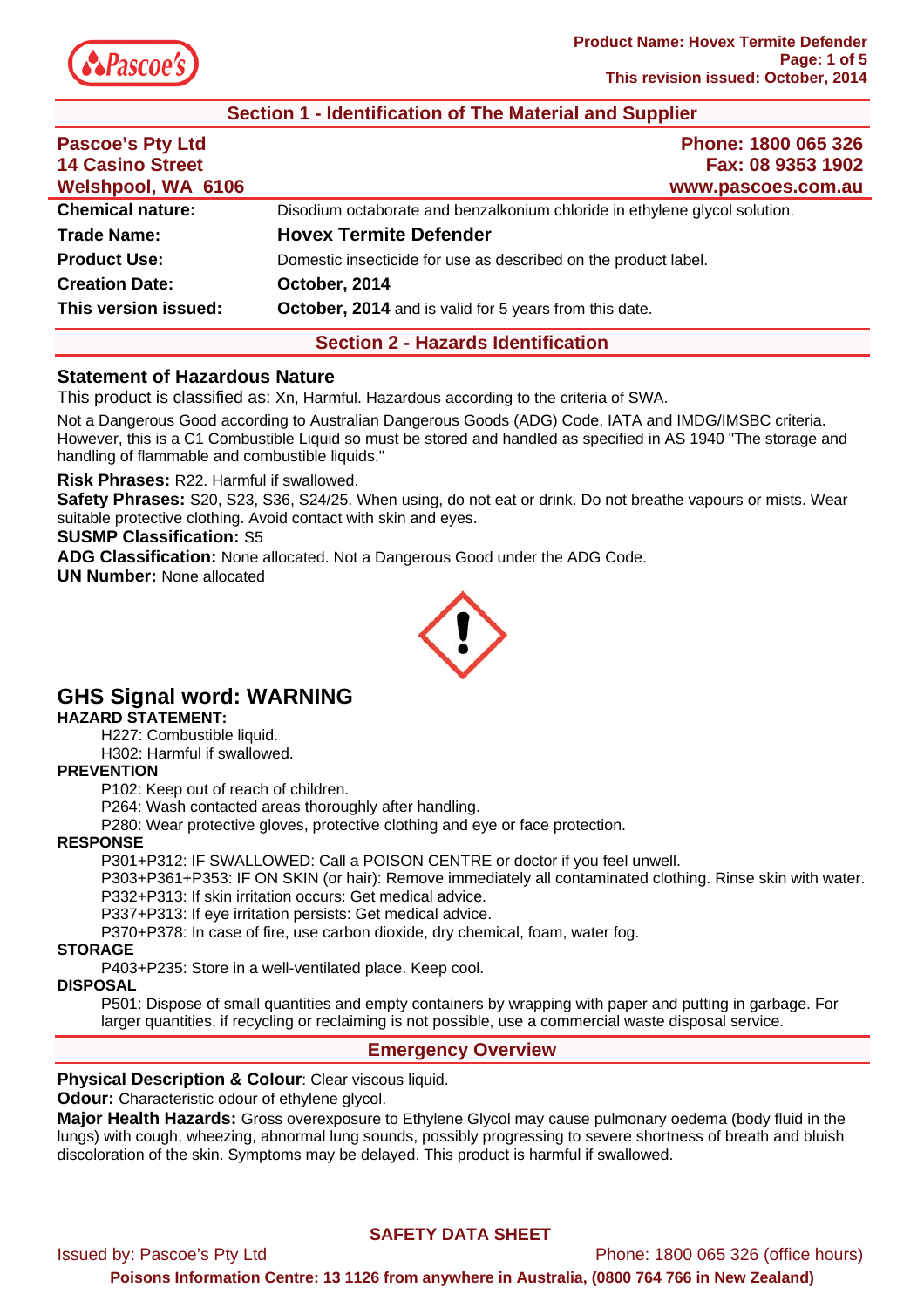

# **Potential Health Effects**

# **Inhalation:**

**Short Term Exposure:** Available data indicates that this product is not harmful. However product may be mildly irritating, although unlikely to cause anything more than mild transient discomfort.

**Long Term Exposure:** No data for health effects associated with long term inhalation.

## **Skin Contact:**

**Short Term Exposure:** Available data indicates that this product is not harmful. It should present no hazards in normal use. However product may be irritating, but is unlikely to cause anything more than mild transient discomfort. **Long Term Exposure:** No data for health effects associated with long term skin exposure.

# **Eye Contact:**

**Short Term Exposure:** This product may be irritating to eyes, but is unlikely to cause anything more than mild transient discomfort.

Long Term Exposure: No data for health effects associated with long term eye exposure.

#### **Ingestion:**

**Short Term Exposure:** Significant oral exposure is considered to be unlikely. Available data shows that this product is harmful, but symptoms are not available. However, this product may be irritating to mucous membranes but is unlikely to cause anything more than transient discomfort.

**Long Term Exposure:** No data for health effects associated with long term ingestion.

#### **Carcinogen Status:**

**SWA:** No significant ingredient is classified as carcinogenic by SWA.

**NTP:** No significant ingredient is classified as carcinogenic by NTP.

**IARC:** No significant ingredient is classified as carcinogenic by IARC.

| <b>Section 3 - Composition/Information on Ingredients</b> |                |        |                                                    |         |
|-----------------------------------------------------------|----------------|--------|----------------------------------------------------|---------|
| <b>Ingredients</b>                                        | <b>CAS No</b>  | Conc,% | TWA (mg/m <sup>3</sup> ) STEL (mg/m <sup>3</sup> ) |         |
| Ethylene glycol                                           | $107 - 21 - 1$ | 878g/L | 52                                                 | 104     |
| Boron as Disodium octoborate tetrahydrate                 | 12008-41-2     | 52g/L  | not set                                            | not set |
| Benzalkonium chloride                                     | 8001-54-5      | 12q/L  | not set                                            | not set |
| Other non hazardous ingredients                           | secret         | to 100 | not set                                            | not set |

This is a commercial product whose exact ratio of components may vary slightly. Minor quantities of other non hazardous ingredients are also possible.

The SWA TWA exposure value is the average airborne concentration of a particular substance when calculated over a normal 8 hour working day for a 5 day working week. The STEL (Short Term Exposure Limit) is an exposure value that may be equalled (but should not be exceeded) for no longer than 15 minutes and should not be repeated more than 4 times per day. There should be at least 60 minutes between successive exposures at the STEL. The term "peak "is used when the TWA limit, because of the rapid action of the substance, should never be exceeded, even briefly.

# **Section 4 - First Aid Measures**

## **General Information:**

You should call The Poisons Information Centre if you feel that you may have been poisoned, burned or irritated by this product. The number is 13 1126 from anywhere in Australia (0800 764 766 in New Zealand) and is available at all times. Have this SDS with you when you call.

**Inhalation:** No first aid measures normally required. However, if inhalation has occurred, and irritation has developed, remove to fresh air and observe until recovered. If irritation becomes painful or persists more than about 30 minutes, seek medical advice.

**Skin Contact:** Wash gently and thoroughly with water (use non-abrasive soap if necessary) for 5 minutes or until chemical is removed.

**Eye Contact:** No effects expected. If irritation does occur, flush contaminated eye(s) with lukewarm, gently flowing water for 5 minutes or until the product is removed. Obtain medical advice if irritation becomes painful or lasts more than a few minutes. Take special care if exposed person is wearing contact lenses.

**Ingestion:** If swallowed, do NOT induce vomiting. Wash mouth with water and contact a Poisons Information Centre, or call a doctor.

# **Section 5 - Fire Fighting Measures**

**Fire and Explosion Hazards**: The major hazard in fires is usually inhalation of heated and toxic or oxygen deficient (or both), fire gases. This product is classified as a C1 combustible product. There is little risk of an explosion

## **SAFETY DATA SHEET**

Issued by: Pascoe's Pty Ltd Phone: 1800 065 326 (office hours)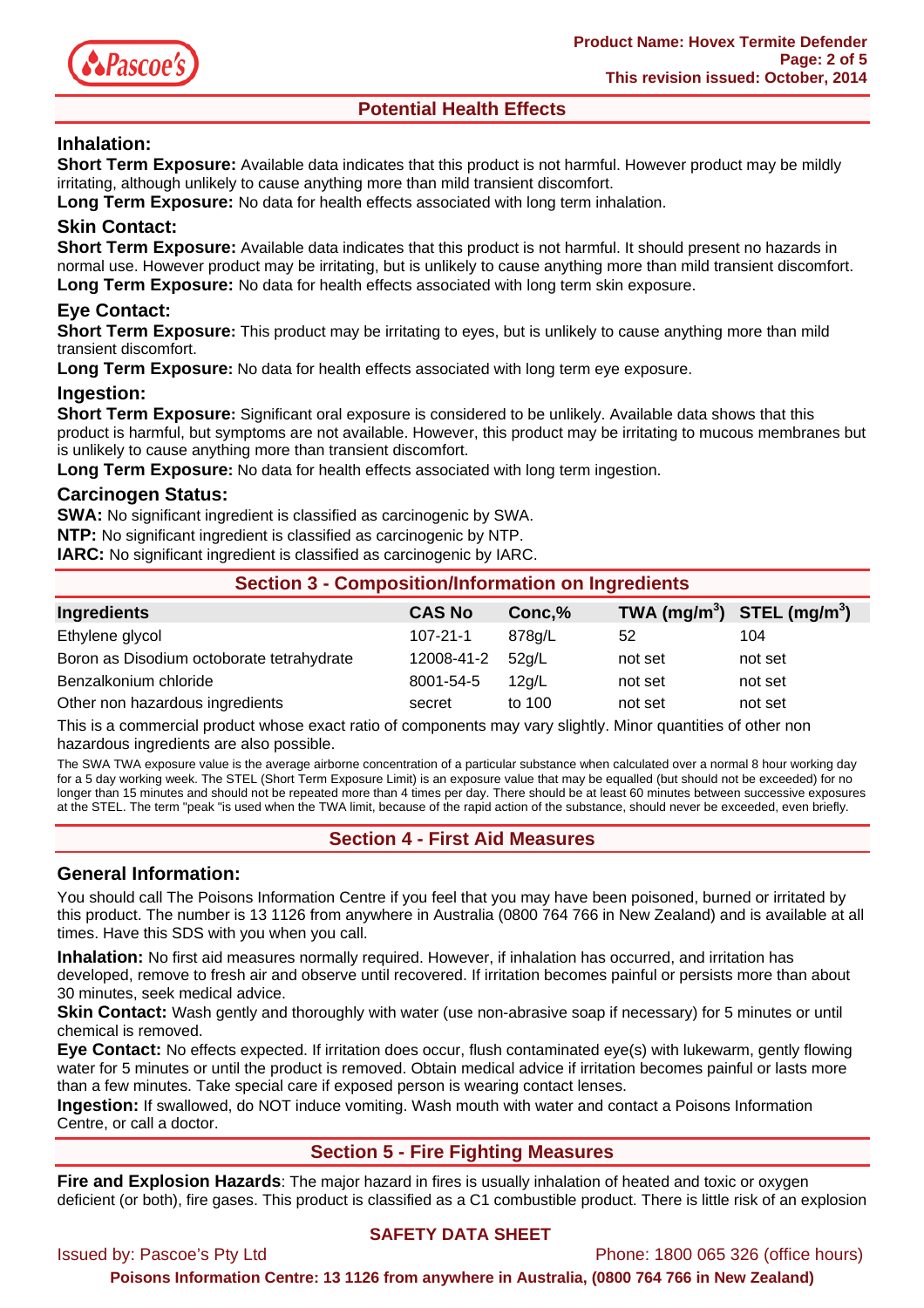

#### **Product Name: Hovex Termite Defender Page: 3 of 5 This revision issued: October, 2014**

from this product if commercial quantities are involved in a fire. Violent steam generation or eruption may occur upon application of direct water stream on hot liquids. Vapours from this product are heavier than air and may accumulate in sumps, pits and other low-lying spaces, forming potentially explosive mixtures. They may also flash back considerable distances.

Fire decomposition products from this product may be toxic if inhaled. Take appropriate protective measures.

**Extinguishing Media:** In case of fire, use carbon dioxide, dry chemical, foam, water fog.

| <b>Fire Fighting:</b> If a significant quantity of this product is involved in a fire, call the fire brigade. |                                 |
|---------------------------------------------------------------------------------------------------------------|---------------------------------|
| Flash point:                                                                                                  | Approx 110°C, (ethylene glycol) |
| <b>Upper Flammability Limit:</b>                                                                              | 22% (ethylene glycol)           |
| <b>Lower Flammability Limit:</b>                                                                              | 3.2% (ethylene glycol)          |
| <b>Autoignition temperature:</b>                                                                              | 398°C (ethylene glycol)         |
| <b>Flammability Class:</b>                                                                                    | C1                              |

## **Section 6 - Accidental Release Measures**

**Accidental release:** This product is sold in small packages, and the accidental release from one of these is not usually a cause for concern. For minor spills, clean up, rinsing to sewer and put empty container in garbage. Although no special protective clothing is normally necessary because of occasional minor contact with this product, it is good practice to wear impermeable gloves when handling chemical products. In the event of a major spill, prevent spillage from entering drains or water courses and call emergency services.

# **Section 7 - Handling and Storage**

**Handling:** Keep exposure to this product to a minimum, and minimise the quantities kept in work areas. Check Section 8 of this SDS for details of personal protective measures, and make sure that those measures are followed. The measures detailed below under "Storage" should be followed during handling in order to minimise risks to persons using the product in the workplace. Also, avoid contact or contamination of product with incompatible materials listed in Section 10.

**Storage:** Note that this product is combustible and therefore, for Storage, meets the definition of Dangerous Goods in some states. If you store large quantities (tonnes) of such products, we suggest that you consult your state's Dangerous Goods authority in order to clarify your obligations regarding their storage.

Protect this product from light. Store in the closed original container in a dry, cool, well-ventilated area out of direct sunlight. Make sure that the product does not come into contact with substances listed under "Incompatibilities" in Section 10. Some liquid preparations settle or separate on standing and may require stirring before use. Check packaging - there may be further storage instructions on the label.

# **Section 8 - Exposure Controls and Personal Protection**

The following Australian Standards will provide general advice regarding safety clothing and equipment:

Respiratory equipment: **AS/NZS 1715**, Protective Gloves: **AS 2161**, Occupational Protective Clothing: AS/NZS 4501 set 2008, Industrial Eye Protection: **AS1336** and **AS/NZS 1337**, Occupational Protective Footwear: **AS/NZS2210**.

| <b>SWA Exposure Limits</b> | TWA (mg/m <sup>3</sup> ) | STEL (mg/m $3$ ) |
|----------------------------|--------------------------|------------------|
| Ethylene glycol            |                          | 104              |

No special equipment is usually needed when occasionally handling small quantities. The following instructions are for bulk handling or where regular exposure in an occupational setting occurs without proper containment systems. **Ventilation:** This product should only be used in a well ventilated area. If natural ventilation is inadequate, use of a fan is suggested.

**Eye Protection:** Eye protection such as protective glasses or goggles is recommended when this product is being used.

**Skin Protection:** You should avoid contact even with mild skin irritants. Therefore you should wear suitable impervious elbow-length gloves and facial protection when handling this product. See below for suitable material types.

**Protective Material Types:** We suggest that protective clothing be made from the following materials: butyl rubber.

**Respirator:** Usually, no respirator is necessary when using this product. However, if you have any doubts consult the Australian Standard mentioned above. Otherwise, not normally necessary.

Safety deluge showers should, if practical, be provided near to where this product is being handled commercially.

## **Section 9 - Physical and Chemical Properties:**

**Physical Description & colour**: Clear viscous liquid. **Odour:** Characteristic odour of ethylene glycol.

## **SAFETY DATA SHEET**

Issued by: Pascoe's Pty Ltd **Phone: 1800 065 326 (office hours)**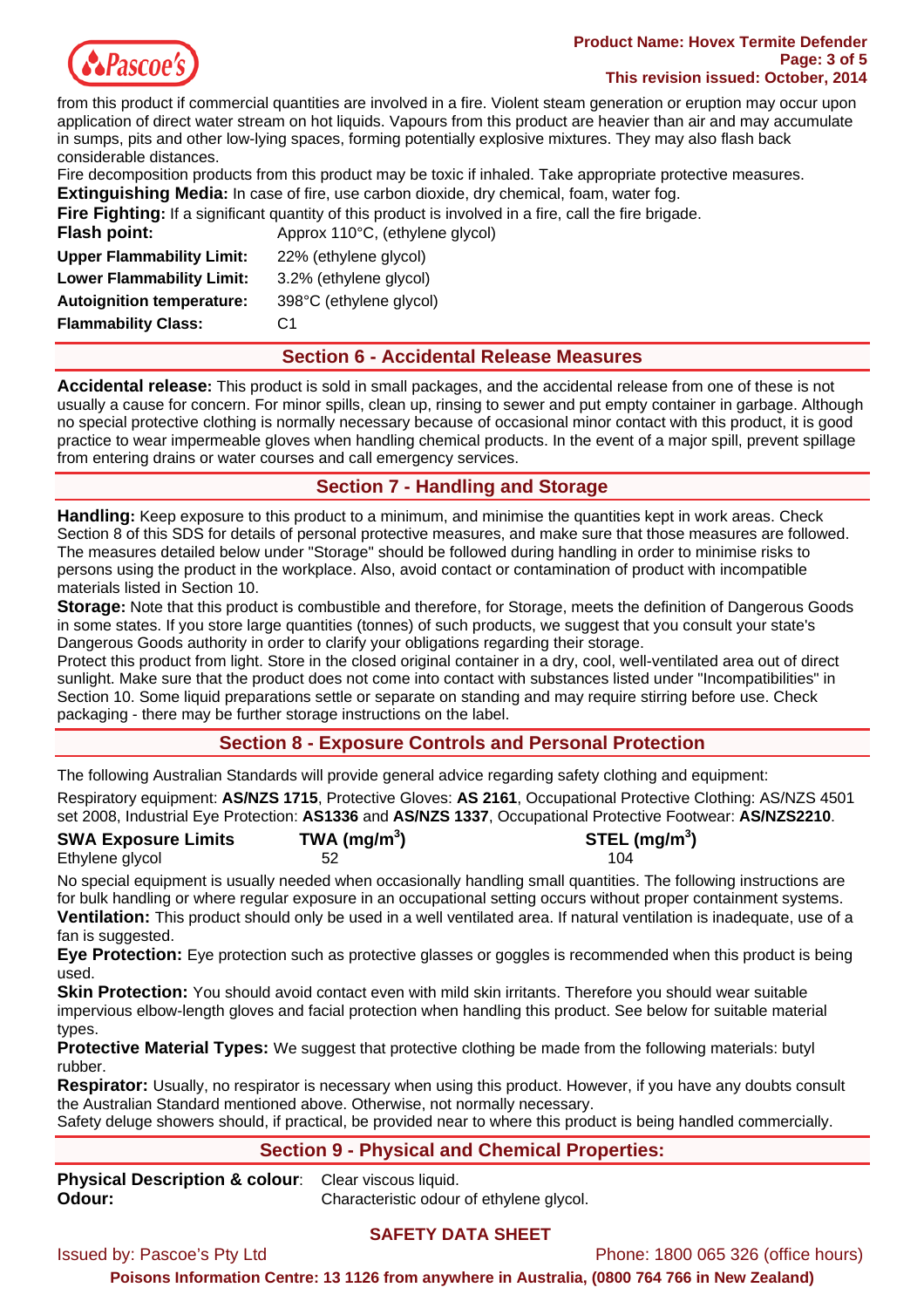

| <b>Boiling Point:</b>                | Approx 190°C at 100kPa                           |
|--------------------------------------|--------------------------------------------------|
| <b>Freezing/Melting Point:</b>       | No specific data. Liquid at normal temperatures. |
| <b>Volatiles:</b>                    | No specific data. Expected to be low at 100°C.   |
| <b>Vapour Pressure:</b>              | $0.01$ kPa at 25 $^{\circ}$ C                    |
| <b>Vapour Density:</b>               | No data.                                         |
| <b>Specific Gravity:</b>             | 1.180-1.250                                      |
| <b>Water Solubility:</b>             | Soluble.                                         |
| pH:                                  | No data.                                         |
| <b>Volatility:</b>                   | No data.                                         |
| <b>Odour Threshold:</b>              | No data.                                         |
| <b>Evaporation Rate:</b>             | No data.                                         |
| <b>Coeff Oil/water Distribution:</b> | No data                                          |
| <b>Autoignition temp:</b>            | 398°C (ethylene glycol)                          |

# **Section 10 - Stability and Reactivity**

**Reactivity:** This product is unlikely to react or decompose under normal storage conditions. However, if you have any doubts, contact the supplier for advice on shelf life properties.

**Conditions to Avoid:** Protect this product from light. Store in the closed original container in a dry, cool, wellventilated area out of direct sunlight.

**Incompatibilities:** strong acids, strong bases, strong oxidising agents.

**Fire Decomposition:** Combustion forms carbon dioxide, and if incomplete, carbon monoxide and possibly smoke. Water is also formed. May form nitrogen and its compounds, and under some circumstances, oxides of nitrogen. Occasionally hydrogen cyanide gas in reducing atmospheres. May form hydrogen chloride gas, other compounds of chlorine. Sodium compounds. Carbon monoxide poisoning produces headache, weakness, nausea, dizziness, confusion, dimness of vision, disturbance of judgment, and unconsciousness followed by coma and death. **Polymerisation:** Polymerisation reactions are unlikely; they are not expected to occur.

# **Section 11 - Toxicological Information**

**Toxicity:** Repeated ingestion exposure to Ethylene Glycol caused histopathological changes of the kidneys and bone marrow, kidney effects with oxalate crystal deposition, altered haematology, and decreased body weight. Longterm exposure caused kidney effects with oxalate crystal deposition, histopathological changes of the kidneys, liver, blood vessels, testes, and sperm, and decreased body weight. No deaths occurred in animals exposed by inhalation to saturated vapours of Ethylene Glycol. Repeated inhalation exposure caused histopathological changes of the liver and lungs, eye irritation and clouding of the eye (corneal opacity). In animal testing Ethylene Glycol has not caused carcinogenicity. Reproductive data on adult animals show interference with reproduction only at levels which produce other toxic effects in the adult animal. Tests have shown Ethylene Glycol to cause developmental toxicity in animals. Ethylene Glycol has not produced genetic damage in bacterial cultures. There are reports indicating that Ethylene Glycol does not produce genetic damage in some animal or mammalian cell culture tests, however there are reports in the literature that suggest positive results.There is no data to hand indicating any particular target organs.

| <b>Classification of Hazardous Ingredients</b>                                     |                                            |  |
|------------------------------------------------------------------------------------|--------------------------------------------|--|
| Ingredient                                                                         | <b>Risk Phrases</b>                        |  |
| Ethylene Glycol                                                                    | Conc>=25%: Xn: R22                         |  |
|                                                                                    | <b>Section 12 - Ecological Information</b> |  |
| Insufficient data to be sure of status. Expected to not be an environmental bazard |                                            |  |

Insufficient data to be sure of status. Expected to not be an environmental hazard. For ethylene glycol:

LC50 (96hr), *Salmo gairdneri/Oncorhynchus mykiss*; 40761mg/L

EC50 (48hr), *Daphnia magna*; 41100mg/L

EC50 (96hr), *Selenastrum capricornutum*; 6.5-13g/L

Ethylene glycol is readily biodegradable and does not bioaccumulate.

## **Section 13 - Disposal Considerations**

**Disposal:** Dispose of small quantities and empty containers by wrapping with paper and putting in garbage. For larger quantities, if recycling or reclaiming is not possible, use a commercial waste disposal service.

## **SAFETY DATA SHEET**

Issued by: Pascoe's Pty Ltd Phone: 1800 065 326 (office hours)